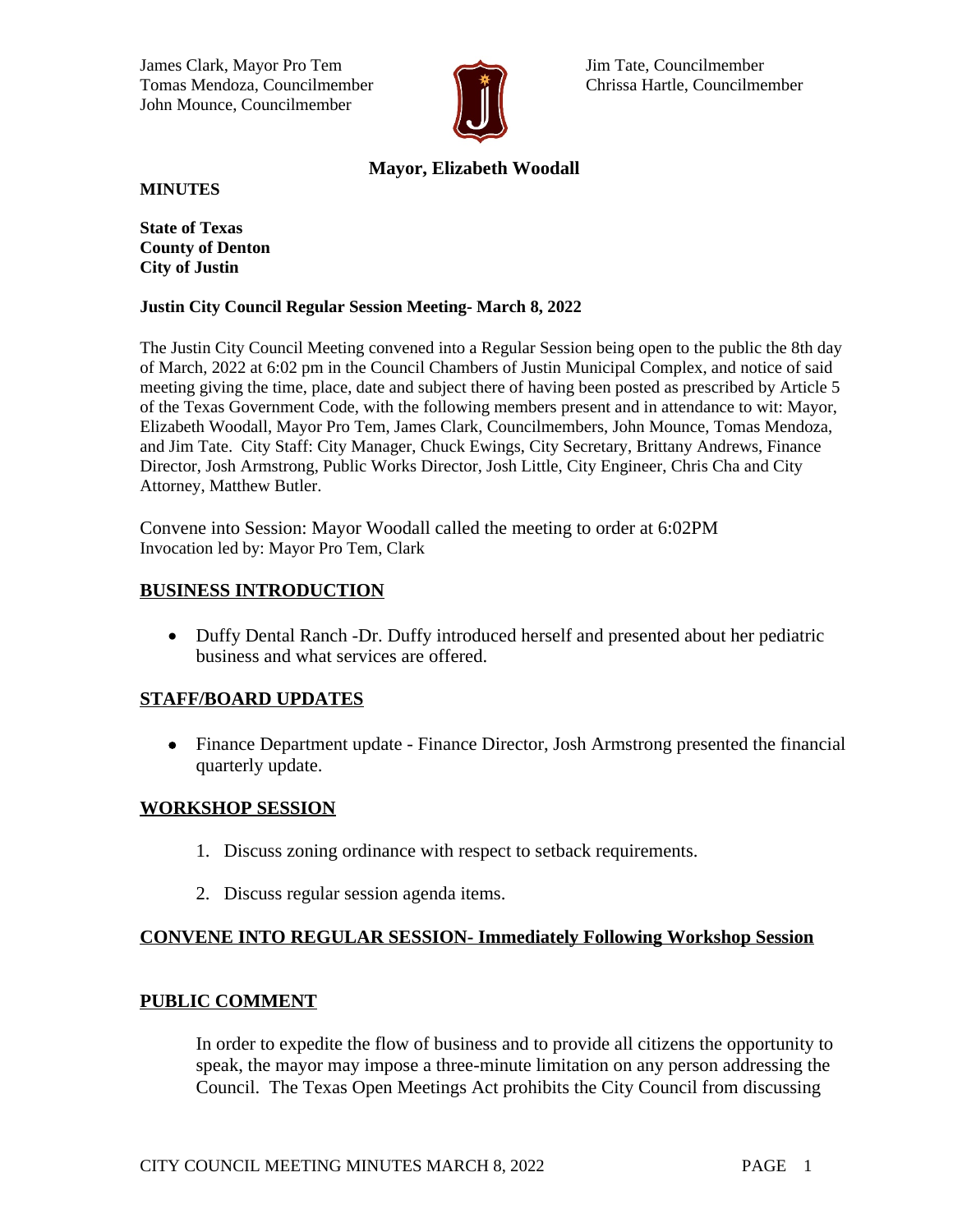issues, which the public have not been given a seventy-two (72) hour notice. Issues raised may be referred to City staff for research and/or placed on a future agenda.

#### **No citizens chose to speak**

### **POSSIBLE ACTION ITEMS**

3. Consider and take appropriate action to approve a Final Plat for Lots 1-7, Block 1, Lots 1-3, Block 2, Lot A, Block 3, and Lot A, Block 4, Justin Town Square, approximately 18.08 acres located approximately 750 feet east from the intersection of E. Talley Boulevard and FM 156.

#### **Mayor Pro Tem, Clark moved to approve the final plat as presented.**

### **Seconded by: Councilman Mendoza Aye votes: Councilmembers Clark, Tate, Mounce and Mendoza. Motion carries**

4. Consider and take appropriate action authorizing the City Manager to enter into an agreement with Westwood Professional Services, Inc., for the design of Old Town Sewer Rehabilitation in the amount of \$44,500.

#### **Mayor Pro Tem, Clark moved to approve item 4 as presented.**

### **Seconded by: Councilman Mounce Aye votes: Councilmembers Clark, Tate, Mounce and Mendoza. Motion carries**

5. Consider and take appropriate action authorizing the City Manager to enter into the West Side Sewer Improvement Agreement with multiple property owners extending sanitary sewer service.

#### **Councilman Mendoza moved to approve as presented.**

**Seconded by: Councilman Tate Aye votes: Councilmembers Clark, Tate, Mounce and Mendoza. Motion carries**

6. Consider and take appropriate action regarding Resolution 578-22 amending the City of Justin fee schedule amending water and wastewater impact fees and establishing a roadway impact fee and other miscellaneous fee amendments.

**Councilman Tate moved to approve Resolution 578-22.**

**Seconded by: Councilman Mendoza Aye votes: Councilmembers Clark, Tate, Mounce and Mendoza. Motion carries**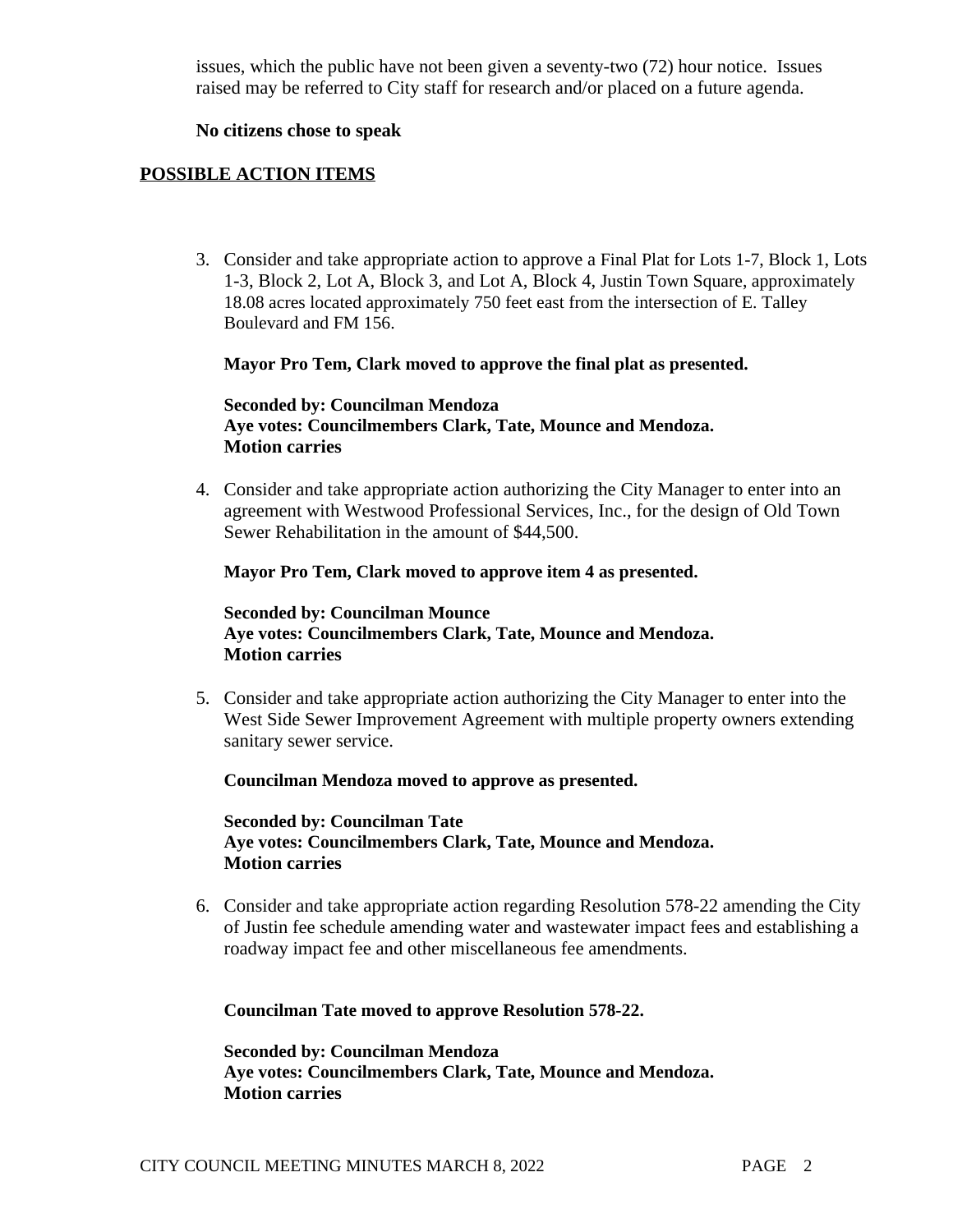7. Consider and take appropriate action regarding an appointment to the Parks and Recreation Advisory Board.

**Mayor Pro Tem, Clark moved to appoint Robert Gonzales to Place 7 on the Parks and Recreation Advisory Board.**

**Seconded by: Councilman Mounce Aye votes: Councilmembers Clark, Tate, Mounce and Mendoza. Motion carries**

## **CONSENT**

### *Any Council Member may request an item on the Consent Agenda to be taken up for individual consideration*

- 8. Consider and take appropriate action approving Board of Adjustment meeting minutes dated February 22, 2022.
- 9. Consider and take appropriate action approving City Council meeting minutes dated February 22, 2022.

**Councilman Mounce moved to approve consent items as presented.**

**Seconded by: Mayor Pro Tem, Clark Aye votes: Councilmembers Clark, Tate, Mounce and Mendoza. Motion carries**

## **EXECUTIVE SESSION**

Any item on this posted agenda could be discussed in Executive Session as long as it is within one of the permitted categories under sections 551.071 through 551.076 and Section 551.087 of the Texas Government Code.

- Under Section 551.071, to conduct private consultation with the City Attorney regarding:
	- o Range Property Development Agreement
	- o Justin Crossing Development

Convene into executive session at **6:53PM**

Adjourn into open meeting at **7:28PM**

10. Discuss, consider, and act on items discussed in Executive Session.

### **No Action**